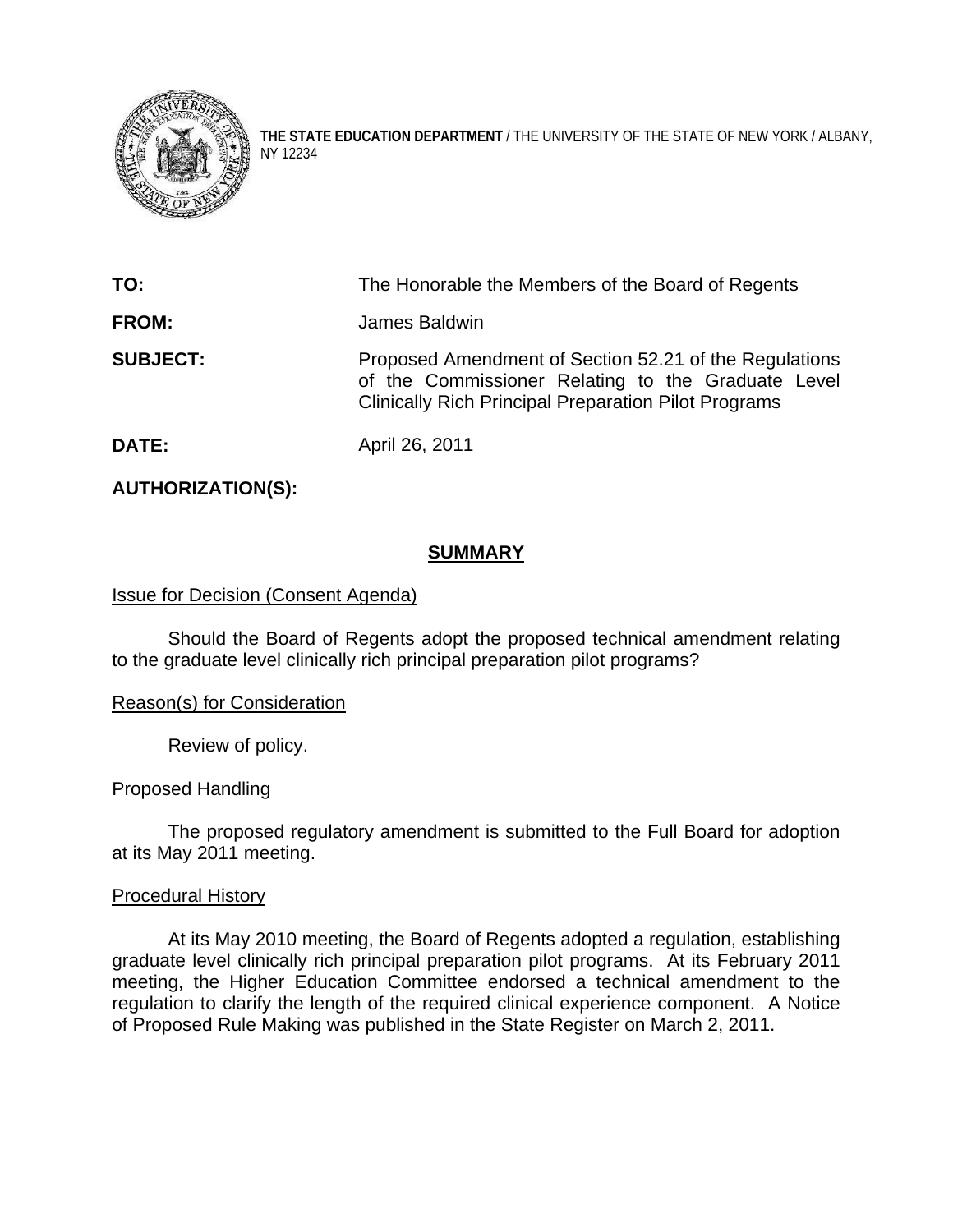### Background Information

The regulation adopted in May 2010 required, among other things, that the pilot programs include at least one continuous school year of mentored clinical experience. In February 2011, the Board endorsed a technical modification to the one school year requirement to provide program providers with the flexibility they need to be as innovative as possible. To add this flexibility, the proposed amendment changes the required clinical experience component of the pilot programs to require up to one continuous school year of mentored experience.

### **Recommendation**

.

VOTED: That subclause (3) of clause (d) of subparagraph (v) of paragraph (7) of subdivision (c) of section 52.21 of the Regulations of the Commissioner of Education is amended, effective June 8, 2011.

#### Timetable for Implementation

 If adopted at the May Regents meeting, the proposed amendment will become effective on June 8, 2011.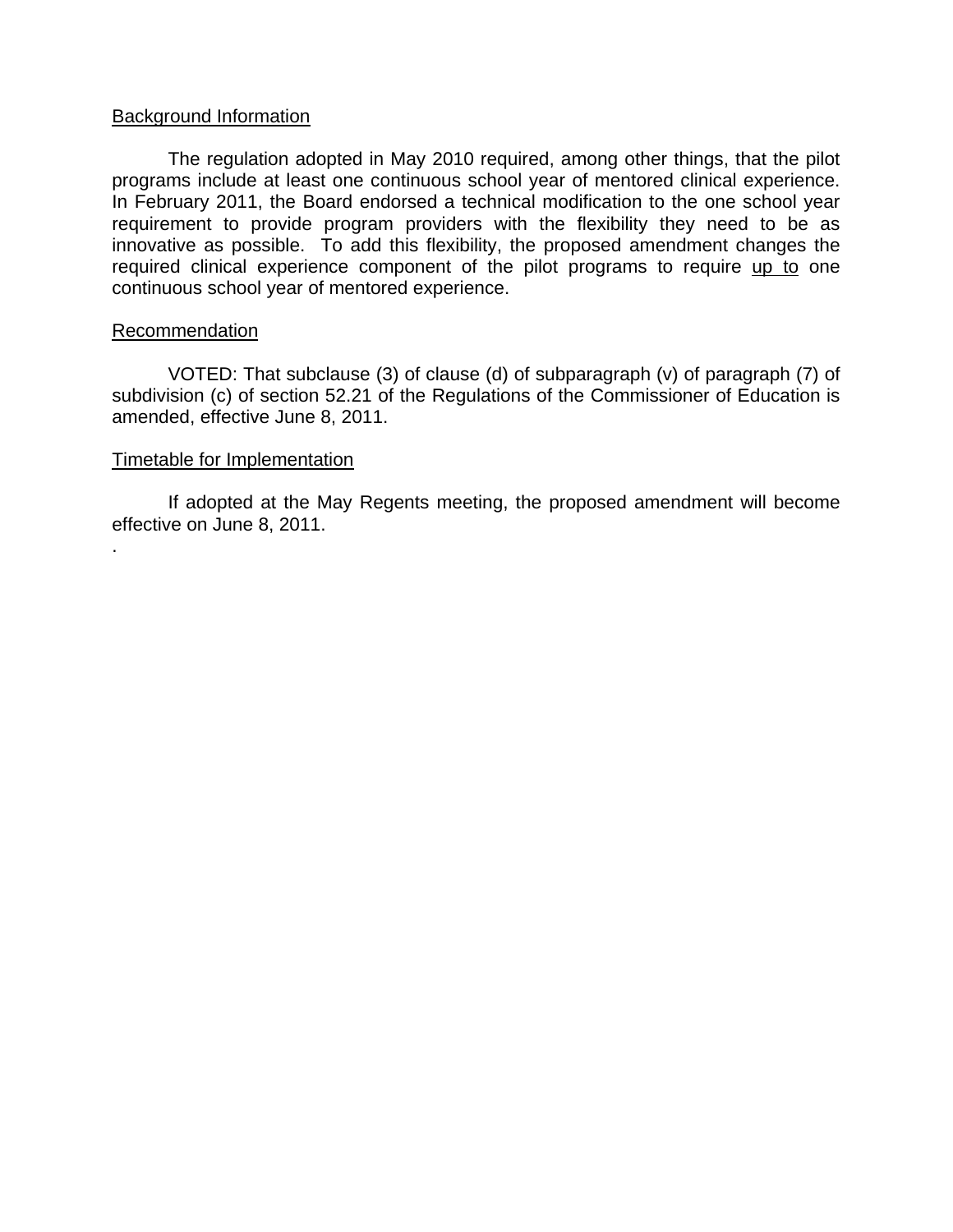#### **Attachment 1**

#### AMENDMENT OF THE REGULATIONS OF THE COMMISSIONER OF EDUCATION

Pursuant to sections 207, 208, 210, 214, 216, 224, 305, 3001, 3004 and 3006 of the Education Law

 1. Subclause (3) of clause(d) of subparagraph (v) of paragraph (7) of subdivision (c) of section 52.21 of the Regulations of the Commissioner of Education is amended, effective June 8, 2011, as follows:

(3) Clinically rich experience component. The clinical experience component of the program shall meet the following requirements:

 $(i) \ldots$ 

 $(ii)$  . . .

 $(iii)$  . . .

 (iv) Prior to assigning the candidate to a school, the institution shall enter into a written agreement with the high need school or the school district in which the high need school is located, wherein the high need school shall agree to establish a plan for [at least] up to one continuous school year of mentored clinical experience by the assigned principal-mentor for the candidate and support by a team comprised of program faculty, teachers and administrators at the high need school and the superintendent.

(v) The program shall ensure its candidates receive mentoring support during the entire period they are assigned to the school and enrolled in the program, which shall be [at least] up to one continuous school year.

 $(vi)$  . . .

 $(vii) \ldots$ 

(viii)  $\ldots$